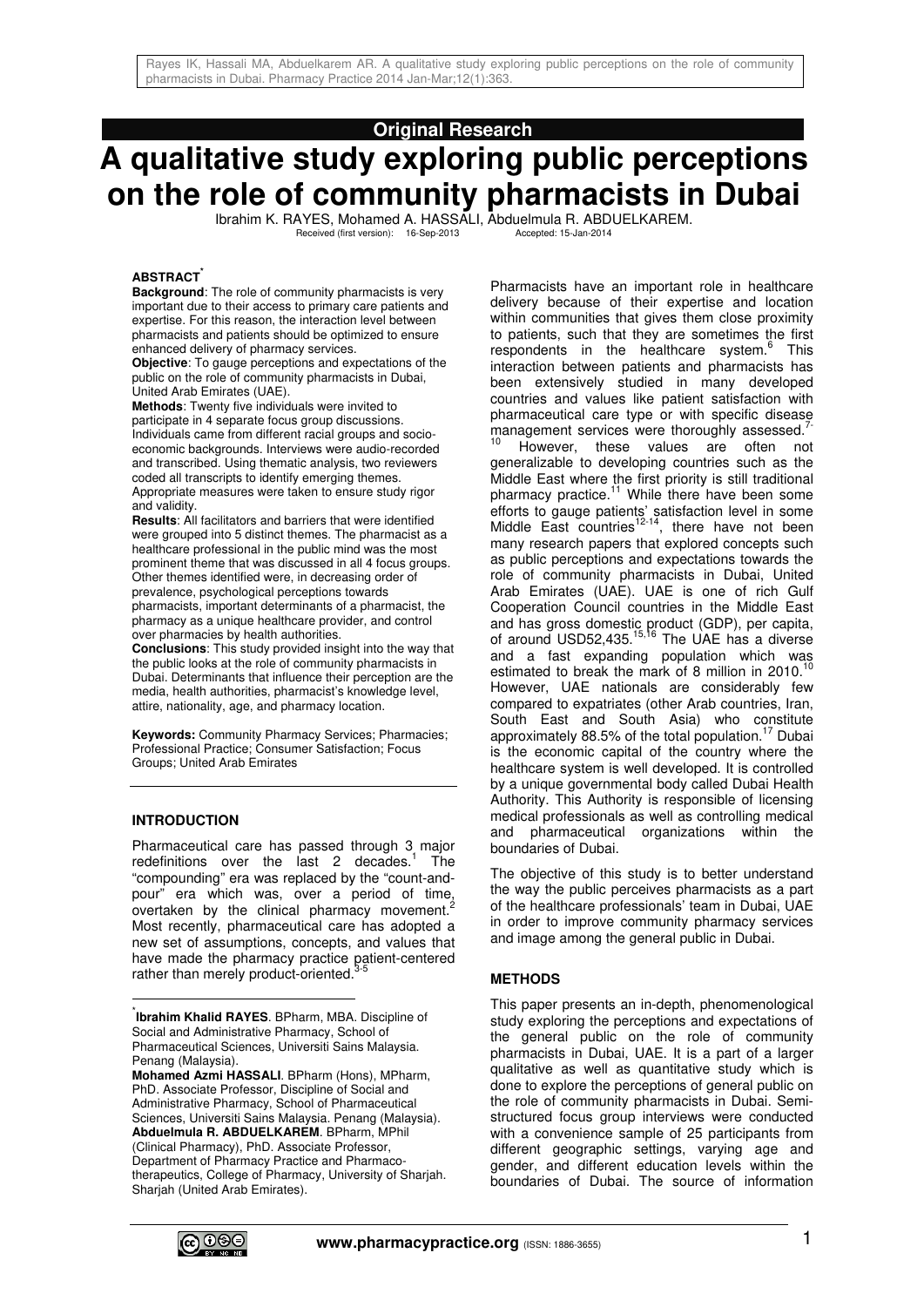about potential participants was gathered from the data base of Ajman University of Science and Technology. A total number of 143 Students and exstudents were approached by emails asking them to participate in open discussion about their perceptions on the role of pharmacists in Dubai. The age range of participants was 19 to 48 years old.

Four different focus groups were separately held in a private rented hall in Dubai. The mean age ranges in the focus groups from 1 to 4 were 27, 26, 28, and 37 years old respectively. The fact that most of participants were young can be justified by taking into consideration that 50.74% of Dubai population's age range between 20 and 34 years old.<sup>18</sup> The discussions took an average of 1 to 1.5 hours and were conducted by a trained and well experienced interviewer (IKR). Appropriate probing questions were used when necessary to get more in-depth views from the participants (Interested readers may obtain a copy of the question guide and probes used).<sup>19</sup> To obtain more complete ideas: To obtain more complete ideas; participants were given freedom to express additional views on the topic at the end of the group discussion session. Group discussions were digitally recorded, transcribed verbatim, and the transcripts were supplemented with field notes that were taken during the discussions and immediately after. Two of the authors (IKR and ARA) listened to all audio recordings and IKR analyzed the transcripts for relevant content and themes. The thematic framework contained dominant themes that were refined as associations were made in order to provide explanations for findings.<sup>20,21</sup>

This study was approved by the Ajman University of Science and Technology Human Research Ethics Committee in the UAE. The study was carried out over a period of 1 month (April 01, 2013 to April 30, 2013) with an interval of 1 week between different focus groups.

# **RESULTS**

Out of 143 individuals who were invited to attend the focus groups, 25 agreed to participate. They were randomly divided into 4 separate groups. The demographic characteristics of the pooled participants are summarized in Table 1. The main themes identified were related to pharmacists in the public mind, psychological perceptions. mind, psychological perceptions, determinants of pharmacists, effect of the pharmacy as a healthcare unit on the pharmacist, and control over pharmacies.

Table 2 outlines the various themes and subthemes along with examples of data excerpts. The following description presents all 5 themes in decreasing order of prevalence. The frequency of participant commentary on factors and the number of codes collated to form themes are included to give readers a sense of the predominant factors that were identified during analysis.

#### **Theme 1: Pharmacist as a Healthcare Professional in Public Minds**

The most commonly identified theme was concerned with perceptions of the general public on the role of community pharmacists in Dubai. This was the only theme that was identified in all focus group discussions and a total of 35 codes were organized under this theme. The codes were further organized into two sub-themes: "who is a pharmacist to the general public?" and "reasons to seek pharmacists' consultations." Twenty-two out of the 25 participants defined a pharmacist as a medicine seller and prescriber. At a glance, it is interesting to add that 14 participants approached pharmacies in cases of minor illness, difficulties in reaching their physicians, and/or difficulties in using their medicines.

# **Theme 2: Psychological Perceptions Towards Pharmacists**

The second predominant theme identified the effect of the following psychological determinants on the perceptions of the public towards trusting pharmacists' advice: perceptions towards the knowledge level of pharmacists, trust level of the public, and respect level of the public. Twenty-one participants were found to have a certain level of belief that a pharmacist in Dubai has enough level of knowledge of medicines which makes him/her a trustworthy healthcare service provider. The rest of the participants (4) assumed that pharmacists in Dubai have no knowledge and that they are only medicine sellers.

# **Theme 3: Important Determinants of a Pharmacist**

Seventeen participants interacted on some important aspects and characteristics of pharmacists that further increase or decrease the worthiness of their profession in the eyes of the public. Three codes were generated accordingly: the effect of a pharmacist's attire, nationality, and age. Eight participants felt that the outer appearance of the pharmacist was not important. Others (17) saw a positive influence of wearing a white coat and/or a tie compared to only wearing a shirt or T-shirt. Interestingly, 16 participants expressed some concerns about pharmacists' origins. They had some difficulties communicating or trusting certain nationalities. Of these, 13 added that the age of the pharmacist is an important determinant of a good pharmacist, so that; the older the pharmacist, the more experienced he/she is.

| Table 1. Demographic details of focus group participants. |                   |               |                                |               |  |
|-----------------------------------------------------------|-------------------|---------------|--------------------------------|---------------|--|
|                                                           | Focus Group 1     | Focus Group 2 | Focus Group 3                  | Focus Group 4 |  |
| Num. of participants who attended                         |                   |               |                                |               |  |
| UAE nationals                                             |                   |               |                                |               |  |
| Expatriates                                               |                   |               |                                |               |  |
| Participant code                                          | P <sub>1-P6</sub> | P7-P12        | P <sub>13-P<sub>19</sub></sub> | P20-P25       |  |
| Mean age (years)                                          |                   | 26            | 28                             | 37            |  |
| Range                                                     | 20-37             | 19-42         | 20-36                          | $31 - 48$     |  |

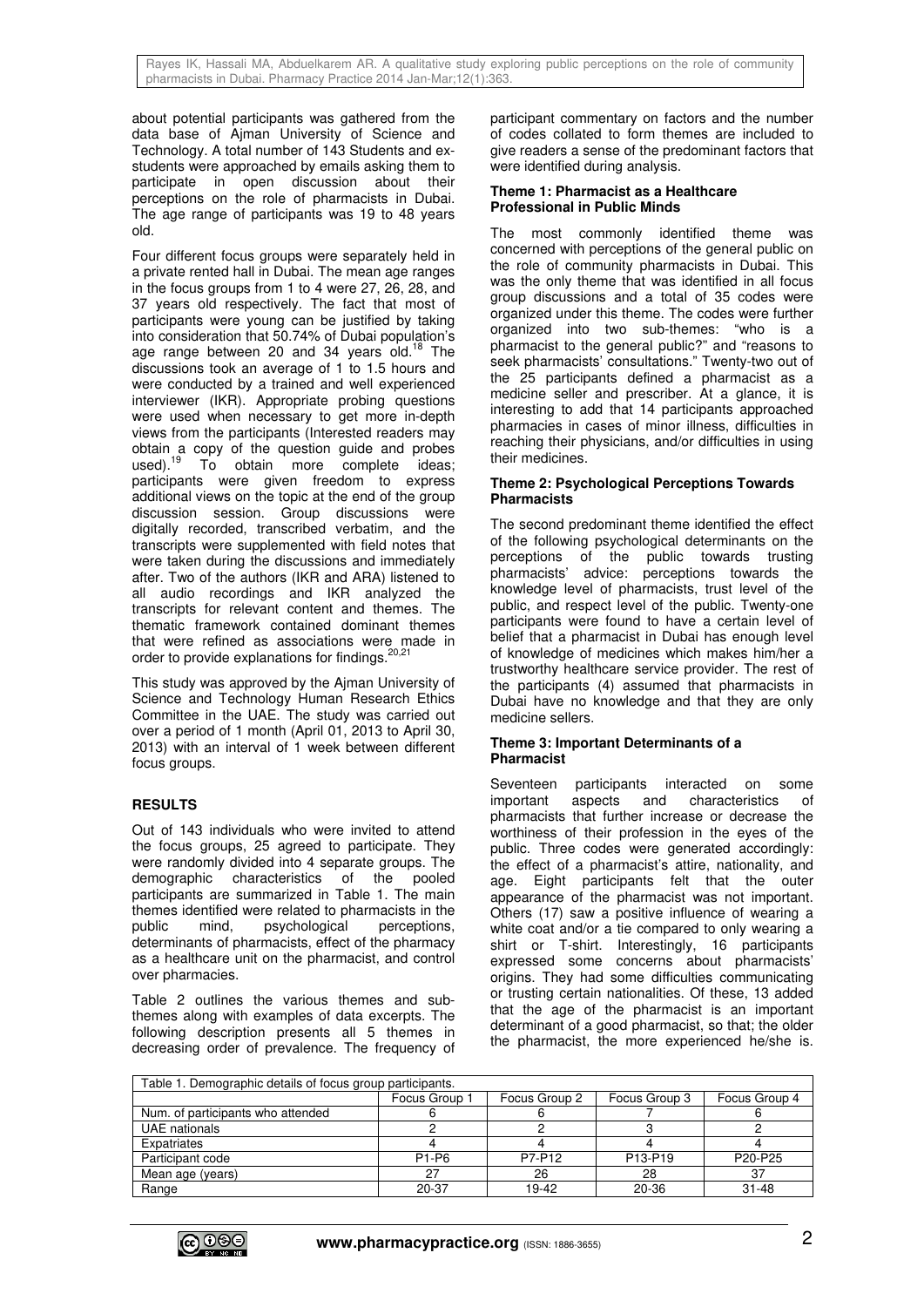Rayes IK, Hassali MA, Abduelkarem AR. A qualitative study exploring public perceptions on the role of community pharmacists in Dubai. Pharmacy Practice 2014 Jan-Mar;12(1):363.

| Table 2. Themes and sub themes identified (with examples from raw data)                                                                                                  |                                                                                                                                                                                                                          |  |  |  |
|--------------------------------------------------------------------------------------------------------------------------------------------------------------------------|--------------------------------------------------------------------------------------------------------------------------------------------------------------------------------------------------------------------------|--|--|--|
| Theme/sub-theme<br>Example                                                                                                                                               |                                                                                                                                                                                                                          |  |  |  |
| Theme 1: Pharmacist as a healthcare professional in the public mind $(8, 35)$ *                                                                                          |                                                                                                                                                                                                                          |  |  |  |
| Sub-theme 1: Pharmacist definition (10, 18)                                                                                                                              | "To me; pharmacist is a medicine prescriber, he is taking care of<br>medicines' availability. In addition, he can help in getting cured<br>from minor illness."                                                          |  |  |  |
| Sub-theme 2: Consultation reasons (4, 14)                                                                                                                                | "I approach the pharmacy when I have a problem and I can not<br>reach to my doctor, or when I do not know details of my medicine<br>usage."                                                                              |  |  |  |
| Theme 2: Psychological perceptions towards pharmacists (22, 24)                                                                                                          |                                                                                                                                                                                                                          |  |  |  |
| Sub-theme 1: Perceptions towards knowledge level of<br>pharmacists (5, 11)                                                                                               | "I believe that the pharmacist have enough knowledge about<br>medicines because he is a specialized person."                                                                                                             |  |  |  |
|                                                                                                                                                                          | "The pharmacist has no knowledge like doctors. They only sell<br>drugs."                                                                                                                                                 |  |  |  |
| Sub-theme 2: Trust level of the public (23, 25)                                                                                                                          | "I trust the pharmacist to some extent. Some of the times<br>pharmacists want to sell medicines like any other sales people."                                                                                            |  |  |  |
|                                                                                                                                                                          | "I definitely respect pharmacists because they take care of us."                                                                                                                                                         |  |  |  |
| Theme 3: Important determinants of a pharmacist (8, 17)                                                                                                                  |                                                                                                                                                                                                                          |  |  |  |
| Sub-theme 1: Attire (6, 13)                                                                                                                                              | "The trust level in my mind is increasing when I see a pharmacist<br>wearing respectful clothing. This will ensure respecting the place<br>the pharmacist is working in as well as the patient he is taking<br>care of." |  |  |  |
|                                                                                                                                                                          | "There is no effect whether the pharmacist is wearing a tie or as<br>long as he provides proper consultation."                                                                                                           |  |  |  |
| Sub-theme 2: Nationality (16, 17)                                                                                                                                        | "Yes, pharmacist's nationality is an important matter. Some<br>nationalities have some difficulties in delivering information about<br>medicines usage."                                                                 |  |  |  |
| Sub-theme 3: Age (12, 16)                                                                                                                                                | "The older the pharmacist, the more experience he has."                                                                                                                                                                  |  |  |  |
| Theme 4: Effect of the pharmacy on the pharmacist (4, 10)                                                                                                                |                                                                                                                                                                                                                          |  |  |  |
| Sub-theme 1: Pharmacy location (3, 7)                                                                                                                                    | "I don't like to go to a pharmacy that have no enough parking<br>space, or always crowded."                                                                                                                              |  |  |  |
| Sub-theme 2: Decoration (4, 5)                                                                                                                                           | "There are many factors that bring me to the same pharmacy<br>again and again. Some of them are fancy shelves' arrangement,<br>Nice decoration, and bright lights"                                                       |  |  |  |
| Theme 5: Control over pharmacies (5, 10)                                                                                                                                 |                                                                                                                                                                                                                          |  |  |  |
| Sub-theme 1: Control on medicines' retail prices (5, 9)                                                                                                                  | "Ministry of Health and medical agents together control prices of<br>medicines but I think that not all pharmacists follow the fixed<br>prices as some of them give extra discounts when asked."                         |  |  |  |
| Sub-theme 2: Regulating authorities and their role to<br>control pharmacies (2, 7)                                                                                       | "Control over pharmacies must be enhanced by authorities as<br>there are some pharmacists who sell duplicate medicines and play<br>over the prices which - I think - should be constant all over the<br>UAE."            |  |  |  |
| * The first number in parentheses indicates the number of participants who commented on that theme/code and the second<br>number indicates the total number of comments. |                                                                                                                                                                                                                          |  |  |  |

#### **Theme 4: The Effect of the Pharmacy on the Pharmacist**

The pharmacy is a healthcare provider that has, due to its location within communities, a unique power to sometimes operate as the first responder in the healthcare system. The pharmacists and their behaviors are not the only factors that affect the perception of the public on the role that they are expected to play. The location of the pharmacy is may add either comfort or frustration to the patient experience. This was disclosed by 7 participants who commented that decoration, bright lights, and space play a crucial role in deciding which pharmacy to visit.

# **Theme 5: Control over Pharmacies**

Two sub-themes were extracted from the focus group discussions surrounding control over pharmacies. The first was related to the control over the retail prices of medicines. Most of the participants (21) stated that the Ministry of Health (MOH), along with the assigned medical agents, is responsible for monitoring and fixing medicines' retail prices. Despite this fact, 7 participants showed some doubt about the level of control by the regulating authorities on retail pharmacies. They believed that some pharmacists sell duplicate drugs and others do not follow the prices of drugs fixed by the MOH.

# **DISCUSSION**

The findings of this study developed a defining standard for the perceptions of the general public on the role of community pharmacists in Dubai, UAE. As such, it was the first time the term "pharmacist" was explored in a discussion session in Dubai. Interestingly, 10 participants commented that a pharmacist is a medicine seller. This phenomenon

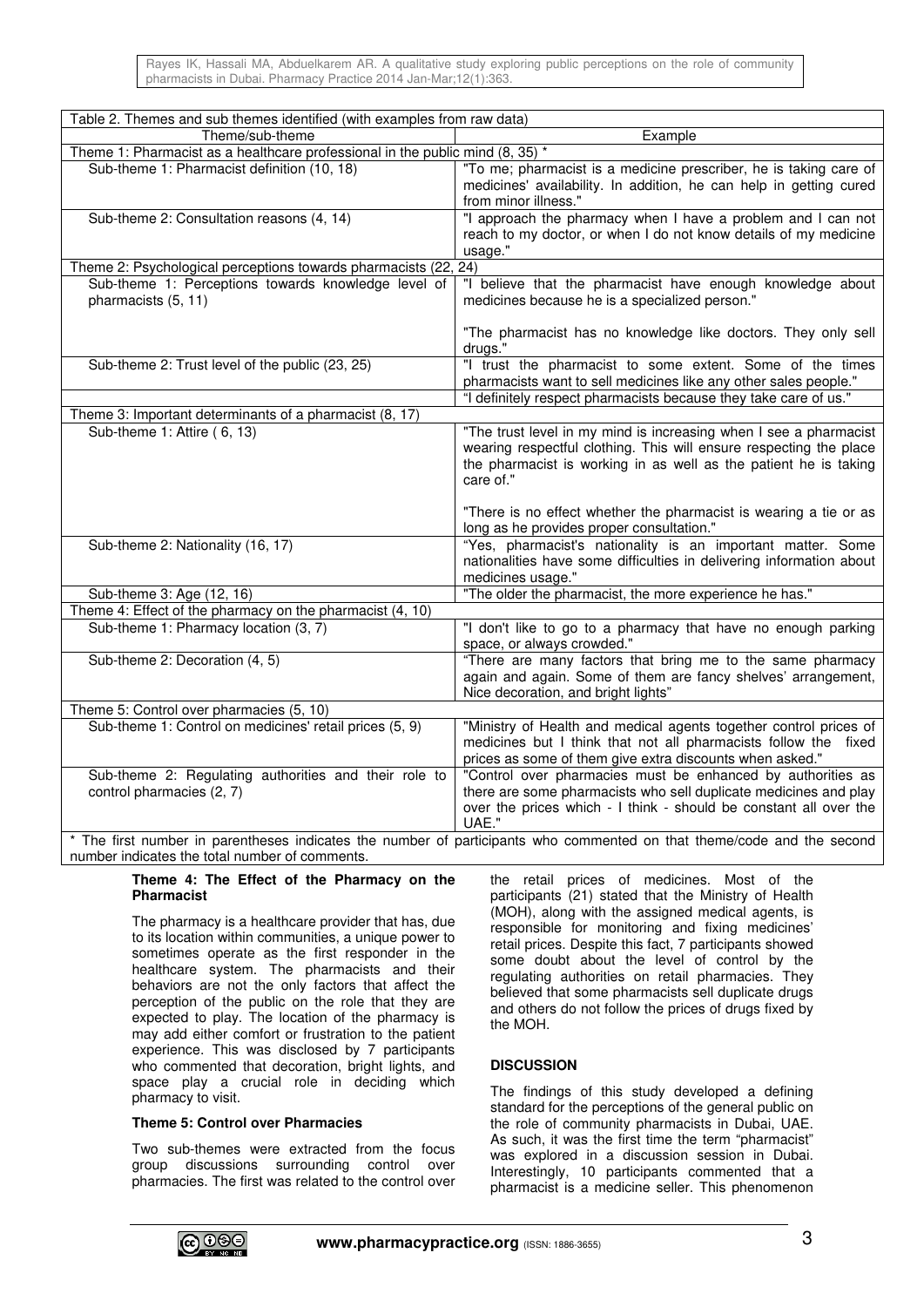Rayes IK, Hassali MA, Abduelkarem AR. A qualitative study exploring public perceptions on the role of community pharmacists in Dubai. Pharmacy Practice 2014 Jan-Mar;12(1):363.

of under-estimation must be further studied in future to know its relation with factors that might affect the perception of public on the role of community pharmacists in Dubai. Some of the factors that can be studied are the effect of media, the patient's background, previous experience, and/or the pharmacist's interpersonal skills.<sup>22</sup> In one similar study that was conducted in Australia, community pharmacists' roles perceived by public were similar to their colleagues in Dubai in many aspects, with minor differences like an elevated trust level in Australia compared to Dubai.<sup>23</sup> Larger scale quantitative studies must measure the extent to which the public trusts and respects pharmacists' instructions and guidance in Dubai, taking into consideration that most of the registered pharmacists in the UAE are expatriates with different levels of background, experience, and training.<sup>24,25</sup>

As mentioned in theme 3, there are other factors that further contribute to the public's acceptance of the role of community pharmacists in Dubai. Pharmacists wearing shirts have more acceptance than pharmacists wearing t-shirts. In the same context, pharmacists wearing a tie and a white coat added more respect in their patients' minds compared to wearing a white coat without a tie. It should be mentioned that the attire of pharmacists has been extensively studied elsewhere in the literature.<sup>26</sup> Moreover, the pharmacist's nationality was important to 9 participants. They argued that pharmacists coming from certain nationalities might have a language barrier that could result in dispensing or prescribing wrong or unnecessary medications due to miscommunication or their business orientation. This can be the situation in many Gulf Cooperation Council countries where most of the registered pharmacists are expatriates.<sup>27,28</sup> In addition, more than half of the participants (13) pointed out that the older the pharmacist, the more they granted trust to him/her.

Moreover, the pharmacy as a drug shop was an additional determinant that could play a crucial role in shaping the relationship between pharmacists and their patients. Factors such as the ease with which the neighborhood pharmacy could be reached and adequate space and light inside the pharmacy were mentioned about 7 times. The least common theme that arose illustrated public perception of the extent to which health authorities control and regulate private pharmacies in Dubai.

The previous points suggest that the general public perceives community pharmacists in Dubai positively. Factors that play roles in building an image of pharmacists in Dubai include health authorities, pharmacist's knowledge level, attire, nationality, age, and pharmacy location.

#### **Limitations of the study**

An often cited limitation of qualitative studies is the inability to generalize to a larger population.<sup>29</sup> This study was conducted only with 25 participants in Dubai and thus the findings cannot be generalized to the public in the UAE. However, the opinions gathered from all the focus groups conducted in the present study will be useful to enrich our large quantitative survey among the public in Dubai we are currently conducting.

## **CONCLUSIONS**

In conclusion, this study provided insight into the way the public perceives community pharmacists in Dubai, UAE. Our findings can be used to promote discussion in the profession and with stakeholders about the future role of the community pharmacist in patient care in Dubai. Future studies should focus on providing significant data about the perception of the general public on the expected enhanced role of community pharmacists in the country.

#### **CONFLICT OF INTEREST**

There are no conflicts of interest.

Funding Information: This study was supported by a research grant from Universiti Sains Malaysia.

#### **ESTUDIO CUALITATIVO DE EXPLORACIÓN DE LAS PERCEPCIONES DEL PÚBLICO SOBRE EL PAPEL DEL FARMACÉUTICO COMUNITARIO EN DUBÁI**

#### **RESUMEN**

**Antecedentes**: El papel de los farmacéuticos comunitarios es muy importante debido a su acceso a los pacientes de atención primaria y sus conocimientos. Por esta razón, debería optimizarse el nivel de interacción entre farmacéuticos y sus pacientes para asegurar la provisión de servicios farmacéuticos. **Objetivo**: Medir las percepciones y expectativas del público sobre el papel de los farmacéuticos comunitarios en Dubái, Emiratos Árabes Unidos (UAE). **Métodos**: Se invitó a 25 individuos a participan en 4 discusiones de grupos focales. Los individuos venían de diferentes grupos raciales y antecedentes socio – económicos. Las entrevistas se grabaron y se transcribieron. Dos revisores codificaron todas las transcripciones, usando un análisis temático, para identificar los temas emergentes. Se tomaron las medidas apropiadas para asegurar el rigor y la validez del estudio. **Resultados**: Todos las barreras y facilitadores identificados se agruparon en 5 temas distintos. El farmacéutico como profesional de la salud en la mente del público fue el tema más prominente que se discutió en los 4 grupos focales. Otros temas identificados fueron, en orden decreciente de aparición, percepciones psicológicas sobre el farmacéutico, determinantes importantes de un farmacéutico, la farmacia como local de salud único, y el control de las farmacias por las autoridades sanitarias.

**Conclusiones**: Este estudio proporcionó una visión sobre el modo en que el público ve el papel del farmacéutico comunitario en Dubái. Los determinantes que influencian su percepción son, los medios de difusión masiva, autoridades sanitarias, nivel de conocimientos del farmacéutico, vestimenta, nacionalidad, edad, y la localización de la farmacia.

**Palabras clave:** Servicios de Farmacias Comunitarias; Farmacias; Práctica Profesional; Satisfacción del Consumidos; Grupos Focales; Emiratos Árabes Unidos